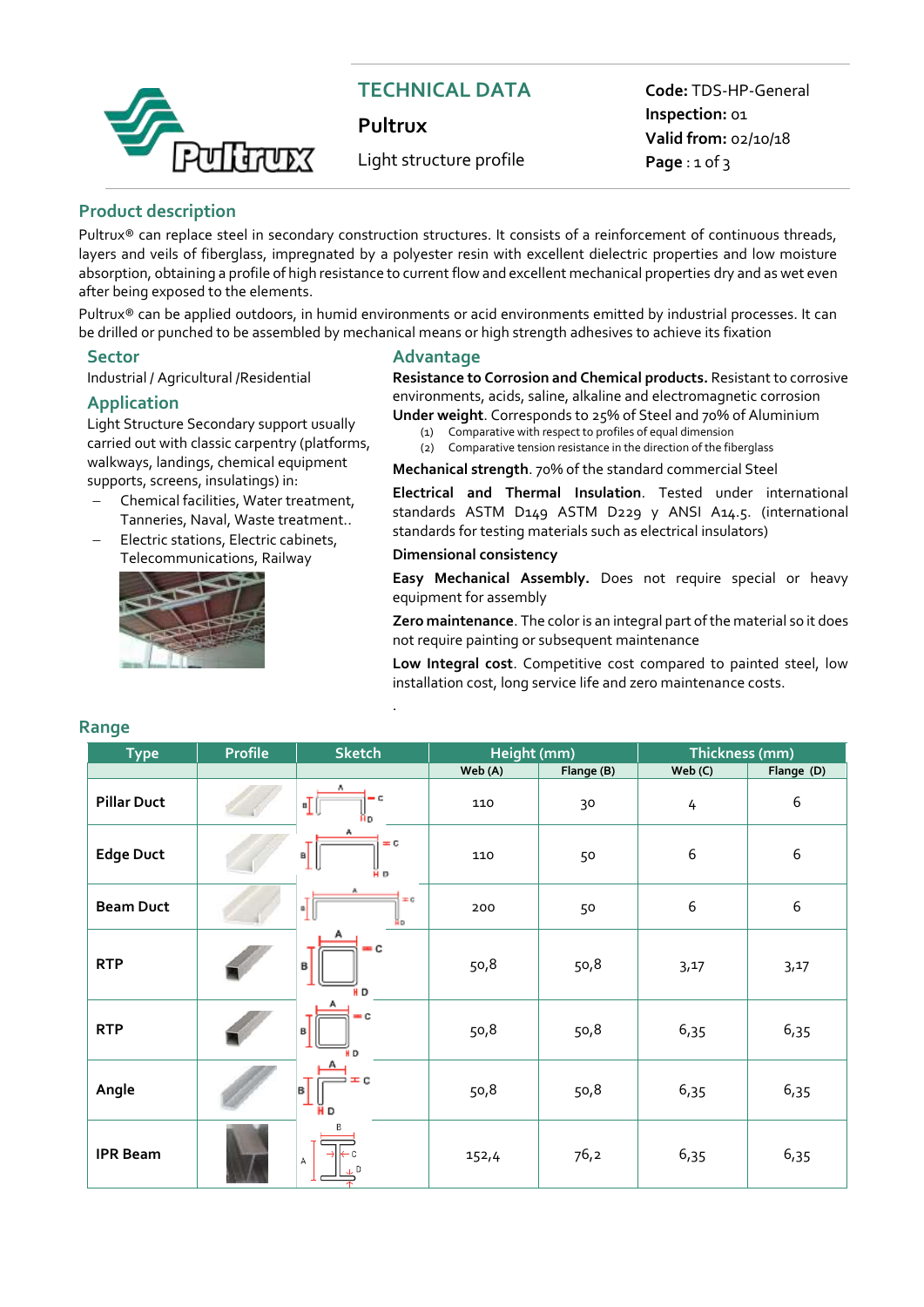

# **TECHNICAL DATA**

# **Pultrux**

Light structure profile

**Code:** TDS-HP-General **Inspection:** 01 **Valid from:** 02/10/18 **Page** : 2 of 3

| Length      | ∩ıt            | Color                       |  |  |  |
|-------------|----------------|-----------------------------|--|--|--|
| 30 cm a 6 m | $0^0$ a $90^0$ | Green, Yellow, Orange, Gray |  |  |  |

## **Possible combinationss**

| <b>Type</b> | <b>Description</b>                                                                                 | <b>Sketch</b> |         | Height (mm) | Thickness (mm) |            |  |
|-------------|----------------------------------------------------------------------------------------------------|---------------|---------|-------------|----------------|------------|--|
|             |                                                                                                    |               | Web (A) | Flange (B)  | Web(C)         | Flange (D) |  |
| Beam I      | Assembly of 2 Pillar-Duct<br>Profiles (110 x 30 mm)<br>forming a 110 x 60 mm I-<br>beam            | 60<br>3b      | 110     | 60          | 4              | 6          |  |
| Beam I      | Assembly of 2 Edge-Duct<br>profiles (110 x 50 mm)<br>forming a 110 x 100 mm l-<br>Beam             |               | 110     | 100         | 6              | 6          |  |
| Beam I      | Assembly of 2 Channel-<br>Beam-Duct Profiles (200 x<br>50 mm) forming an I-Beam<br>of 200 x 100 mm |               | 200     | 100         | 6              | 6          |  |

# **Technical characteristics (full section))**

| <b>Physical properties</b> | <b>Rule</b>                                             | Value                           |  |  |
|----------------------------|---------------------------------------------------------|---------------------------------|--|--|
| Density                    | ASTM D792 (Mehod A)                                     | $1,63 - 1,96$ g/cm <sup>3</sup> |  |  |
| <b>Barcol hardness</b>     | ASTM D <sub>25</sub> 83                                 | $\geq$ 50                       |  |  |
| Water absorption           | ASTM D570                                               | $≤$ 0,75 %                      |  |  |
| AC Dielectric resistance   | ASTM D149 (length 2,54 cm)                              | $\geq 25$ kV                    |  |  |
| DC current leak            | ANSI A14.5<br>(electrodes a 25,4 cm, con 90 kV, 22,2ºC) | $\le$ 90 microA                 |  |  |